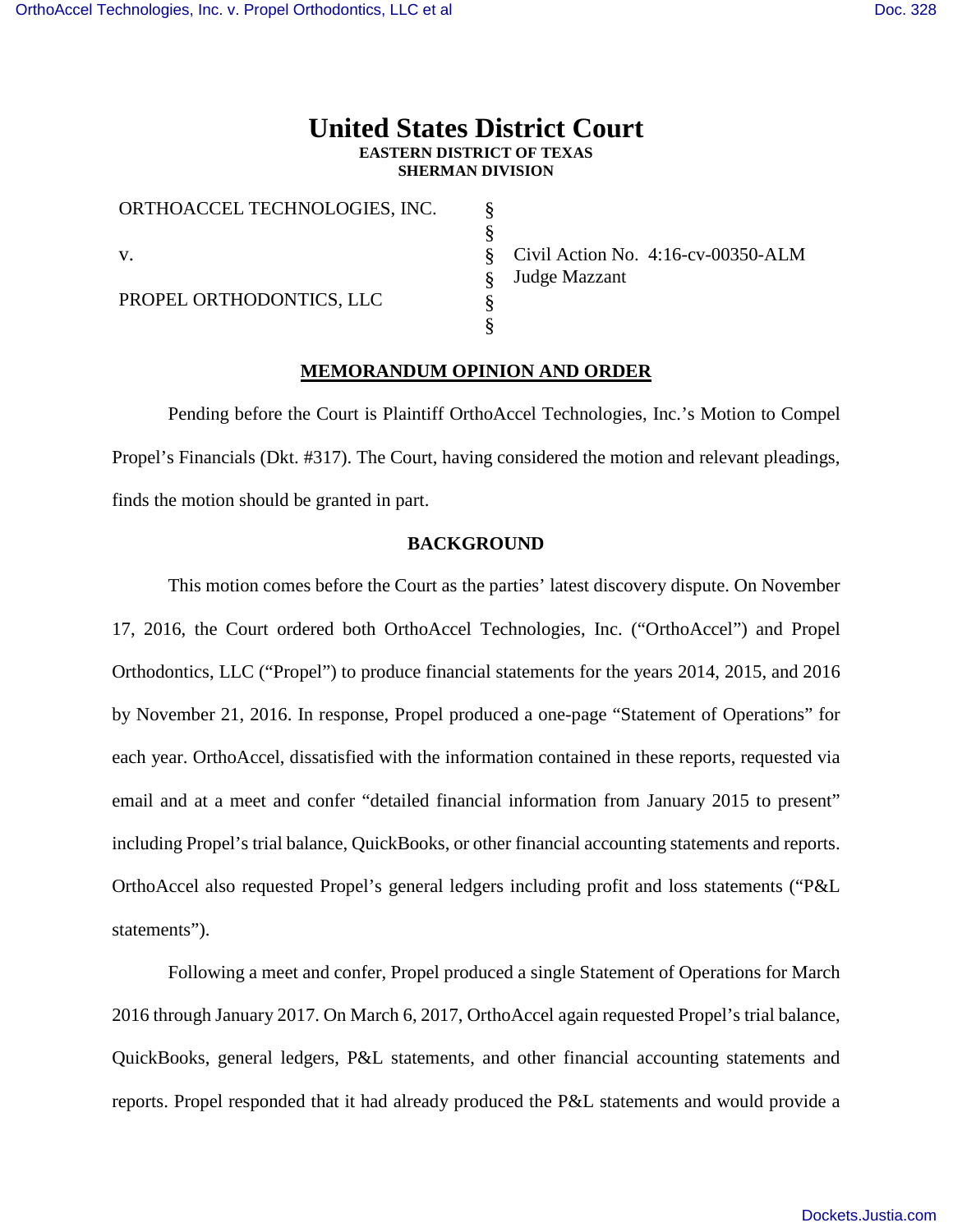Bates label if OrthoAccel was unable to locate them. On March 19, 2017, Propel designated Greg Braham as its 30(b)(6) corporate representative to testify on Propel's (1) financial statements and the data supporting those statements; (2) total costs by quarter or month for advertising, marketing, or any other sales efforts for the VPro5; and (3) total revenues by month and quarter for sales of the VPro5. OrthoAccel again asked Propel for the Bates label of the P&L statements before Braham's deposition. On the eve of Braham's deposition, Propel instead provided OrthoAccel the Bates label for some of Propel's expenses from March 2016 to January 2017.

Braham's deposition revealed that he exported a P&L statement from QuickBooks, then following a conversation with his counsel, altered the P&L statement to produce a selling general and administrative ("SG&A") report. The SG&A report was created by deleting the revenues, cost of goods sold, and research and development costs from the QuickBooks-generated P&L statement. Braham stated it took only five minutes to produce the P&L statements, and he has created P&L statements for Propel in the past.

On March 22, 2017, OrthoAccel's counsel brought the discovery dispute to the Court's attention. The Court ordered the parties to brief the issue. On March 24, 2017, OrthoAccel filed a Sealed Motion to Compel Propel's Financials (Dkt. #317). On March 29, 2017, Propel filed a response (Dkt. #323).

#### **LEGAL STANDARD**

Under Federal Rule of Civil Procedure  $26(b)(1)$ , parties "may obtain discovery regarding any nonprivileged matter that is relevant to any party's claim or defense . . . ." Fed. R. Civ. P. 26(b)(1). Relevance, for the purposes of Rule  $26(b)(1)$ , is when the request is reasonably calculated to lead to the discovery of admissible evidence. *Id.*; *Crosby v. La. Health & Indem. Co.*, 647 F.3d 258, 262 (5th Cir. 2011). It is well-established that "control of discovery is committed to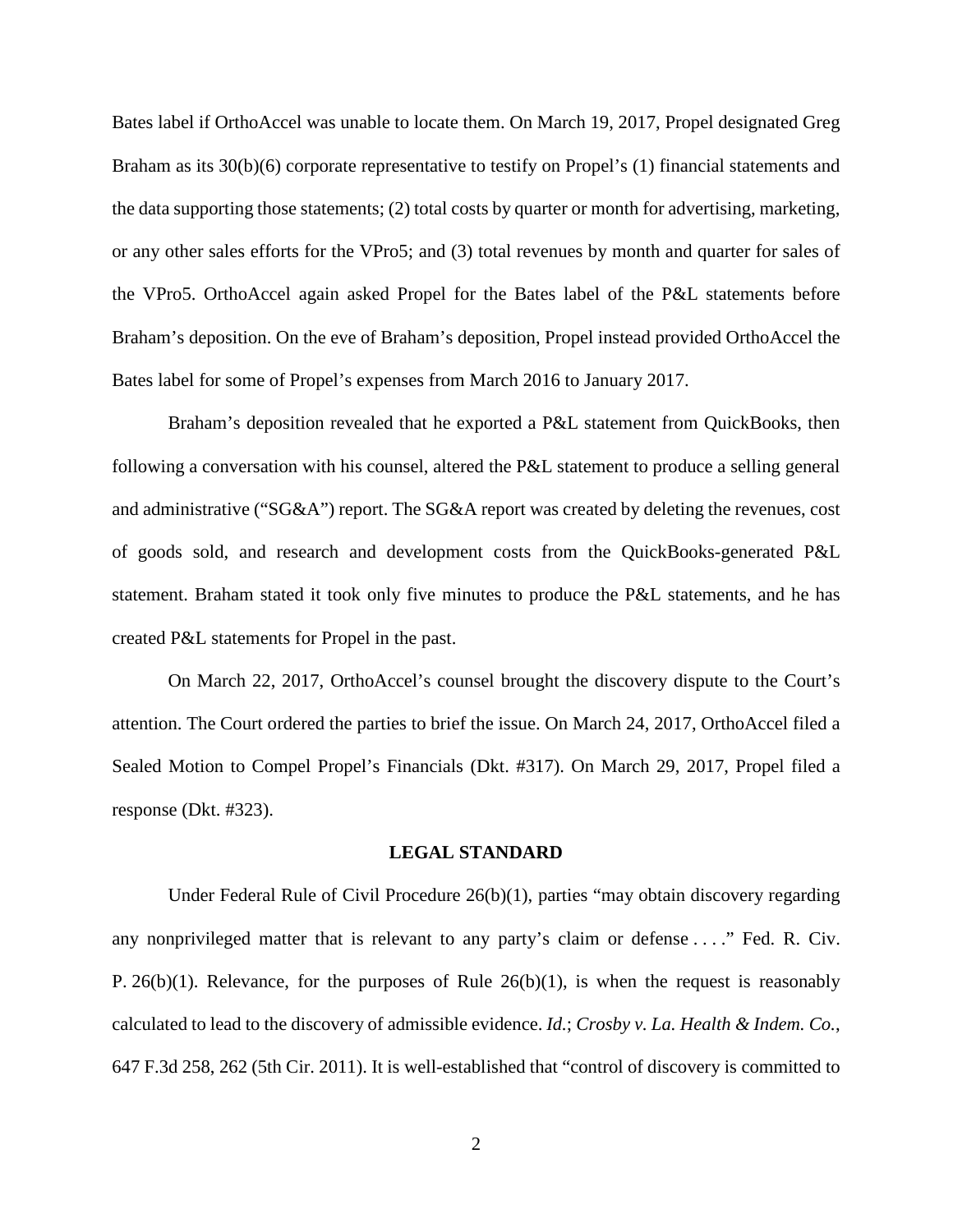the sound discretion of the trial court." *Freeman v. United States*, 556 F.3d 326, 341 (5th Cir. 2009) (quoting *Williamson v. U.S. Dep't of Agric.*, 815 F.2d 368, 382 (5th Cir. 1987)).

Rule 37 of the Federal Rules of Civil Procedure allows a discovering party, on notice to other parties and all affected persons, to "move for an order compelling disclosure or discovery." Fed. R. Civ. P. 37(a)(1). The moving party bears the burden of showing that the materials and information sought are relevant to the action or will lead to the discovery of admissible evidence. *Export Worldwide, Ltd. v. Knight*, 241 F.R.D. 259, 263 (W.D. Tex. 2006). Once the moving party establishes that the materials requested are within the scope of permissible discovery, the burden shifts to the party resisting discovery to show why the discovery is irrelevant, overly broad, unduly burdensome or oppressive, and thus should not be permitted. *Id.*

Federal Rule of Civil Procedure 34 governs requests for production of documents ("RFPs"), electronically stored information, and tangible things. Rule 34 requires responses to "either state that inspection and related activities will be permitted as requested or state with specificity the grounds for objecting to the request, including the reasons." Fed. R. Civ. P. 34(b)(2)(B). "An objection [to the entire request] must state whether any responsive materials are being withheld on the basis of that objection." *Id.* 34(b)(2)(C). On the other hand, "[a]n objection to part of a request must specify the part and permit inspection of the rest." *Id.*

After responding to each request with specificity, the responding attorney must sign their request, response, or objection certifying that the response is complete and correct to the best of the attorney's knowledge and that any objection is consistent with the rules and warranted by existing law or a nonfrivolous argument for changing the law. Fed. R. Civ. P. 26(g). This rule "simply requires that the attorney make a reasonable inquiry into the factual basis of his response, request, or objection." Fed. R. Civ. P. 26(g) advisory committee note (1983).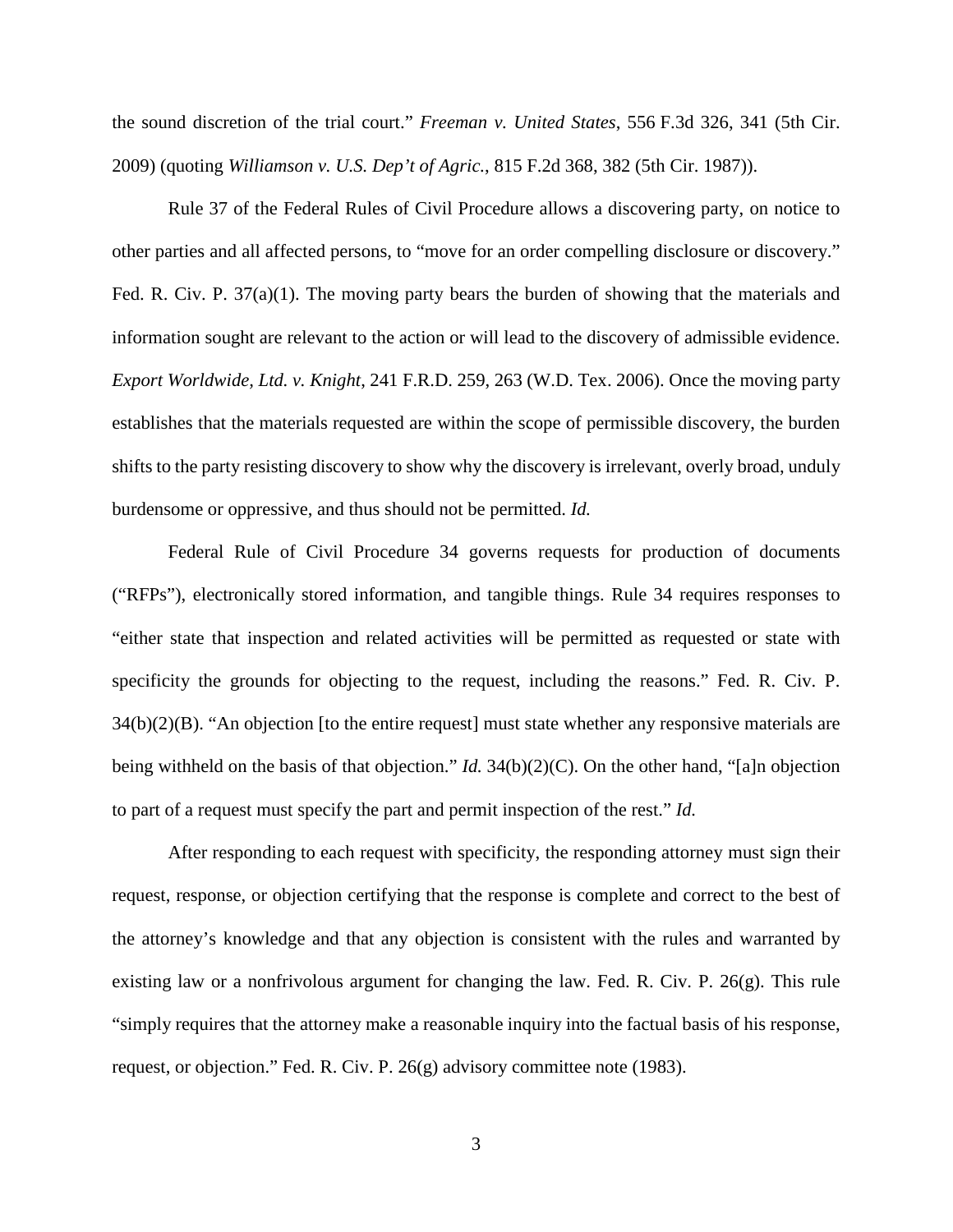The federal rules follow a proportionality standard for discovery. Fed. R. Civ. P. 26(b)(1). Under this requirement, the burden falls on both parties and the court to consider the proportionality of all discovery in resolving discovery disputes. Fed. R. Civ. P. 26(b)(1), advisory committee note (2015). This rule relies on the fact that each party has a unique understanding of the proportionality to bear on the particular issue. *Id.* For example, a party requesting discovery may have little information about the burden or expense of responding. *Id.* "The party claiming undue burden or expense ordinarily has far better information—perhaps the only information with respect to that part of the determination." *Id.*

### **ANALYSIS**

OrthoAccel asserts that Propel refuses to produce its full financial statements necessary for OrthoAccel to present its damages claim and defend against Propel's counterclaims. OrthoAccel alleges Propel has mischaracterized the nature and extent of the financials available, and Propel could easily produce the relevant financials without undue expense or burden. OrthoAccel seeks an electronic copy of Propel's QuickBooks file or full and complete monthly P&L statements for each month between January 2014 and January 2017. Propel argues that such an expansive "data dump" request is extraordinary and should be denied. Propel claims that because it is a closely held, small company it does not have complex or audited financials and it produced the only financial statements it possessed. Further, Propel argues that OrthoAccel already has the financial information it needs, and creating P&L reports would be burdensome and duplicative. For the reasons set forth below, the Court finds Propel should produce monthly P&L statements from January 2014 through January 2017.

OrthoAccel seeks Propel's financials to determine the full amount in controversy, to prove its damages under the Lanham Act, and to defend against Propel's damages claims. The Court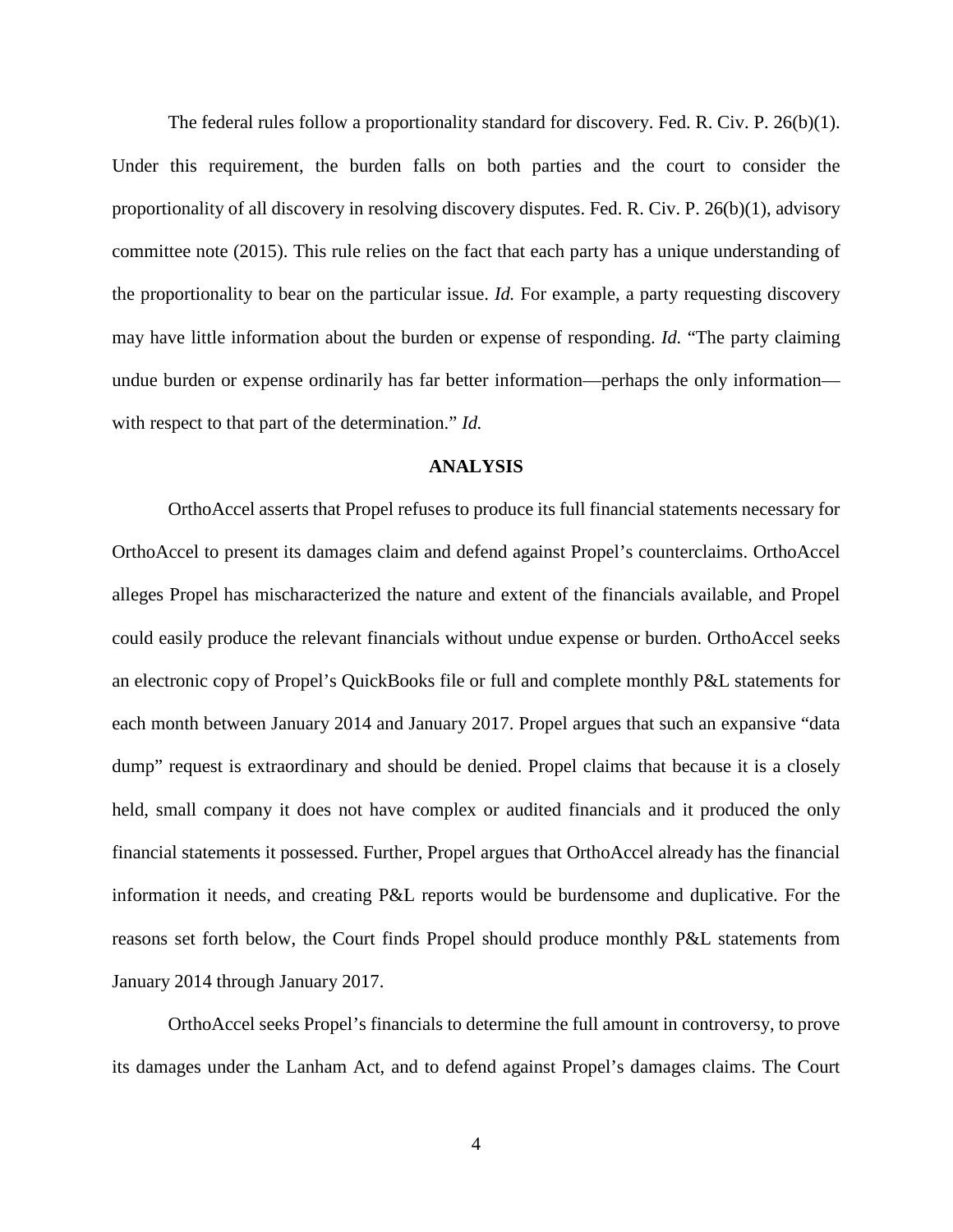finds that the materials and information sought are relevant because they are critical to OrthoAccel's damages analysis. *See Export Worldwide, Ltd.*, 241 F.R.D. at 263. The burden is on Propel to show why the requested financials are irrelevant, overly broad, unduly burdensome or oppressive. *Id.* Propel claims the information sought is irrelevant because the requested financials contain sales information for other products in Propel's line that are not the subject of this litigation. But the Court is not convinced by this argument. Propel should not deprive OrthoAccel of relevant financial information simply because Propel sells multiple products and does not segregate its product lines in its financials. The Protective Order only permits OrthoAccel's attorneys and designated experts to review the financials (Dkt. #79). If the P&L statements incorporate values irrelevant to OrthoAccel's claims or defenses, production would cause Propel no competitive harm.

Propel further claims that OrthoAccel's request to turn over an electronic copy of Propel's QuickBooks program is irrelevant and overly broad because it contains Propel's entire history of financial information for all products sold worldwide. The Court agrees. Unfettered access to the entirety of Propel's QuickBooks program is clearly not proportional to the needs of the case. But this reasoning does not extend to the requested P&L statements for the relevant period. The Court ordered both parties to produce full financials for the years 2014, 2015, and 2016 (Dkt. #165, #166). Producing P&L statements for these years would be neither irrelevant nor overly broad.

Propel finally argues that producing the requested financials would be unduly burdensome and duplicative. This argument is without merit. In response to discovery requests, Propel produced SG&A reports. Mr. Braham testified that these SG&A reports were created by exporting P&L statements from QuickBooks, then altering the P&L statements by removing the cost of